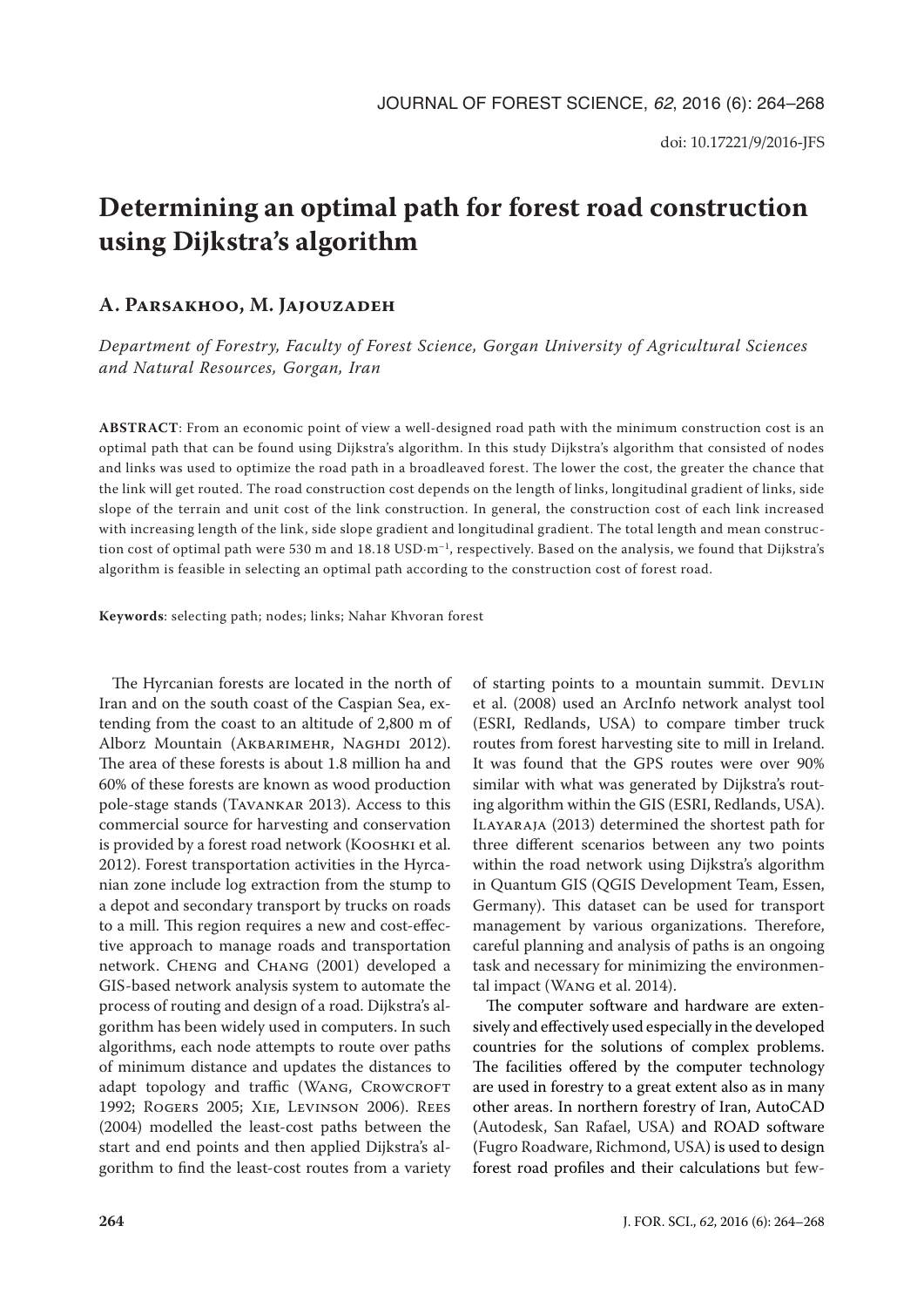er researches have been focused on road planning and analysing by computerized and mathematical algorithms. In Hyrcanian forests, the construction of forest roads is the most costly and environmentally harmful operation for the forest ecosystem. The construction cost for road path planning in logging operations is presented in this paper. Using Dijkstra's algorithm, it searches through area and analysis a connecting path that links nodes. Forest openness is related to the concept of accessibility and easiness to conduct skidding and transport operations using existing and new forest roads. One of the main goals of the manuscript is calculating and optimizing the road path for forest openness.

## **MATERIAL AND METHODS**

District Two in the Nahar Khvoran forestry plan with an area of 1,902 ha is located in Golestan province and in watershed No. 85 (36°45'09'' to 36°50'10''N and 54°32'03'' to 54°29'35''E). The bedrock is composed of limestone and sandstone with an altitude ranging from 250 to 950 m a.s.l. The mixed deciduous forest is dominated by *Parotia persica* (de Candolle) C.A. von Meyer and *Carpinus betulus* Linnaeus and it was established on brown forest soil and on the slope less than 30%. The mean forest growing stock in the study area was  $221 \text{ m}^3 \cdot \text{ha}^{-1}$ . The forest is harvested by a single tree selection cutting system according to the annual harvesting table. The region has the Mediterranean warm and moist climate. The mean annual precipitation is 649 mm while it is the lowest in July and August (Fig. 1).

In this study Dijkstra's algorithm was used for finding a forest path with minimum construction cost. First, the digital elevation model (DEM) of harvesting unit was prepared from a topographic map. The raster cells of DEM were considered as a grid with nodes and links. Nodes are placed on a regular grid and links that represent potential roads are projected to connect the nodes. Links with maximum length of 75 m are connected from a node to eight adjacent



Fig. 1. Position of the study area



Fig. 2. A network created by the links and nodes for studied harvesting unit

nodes (Fig. 2). A set of links was created to connect one forest road from one node to another node. The procedure is repeated until all nodes are connected.

The total road construction cost (TRC) for road candidate  $k$  is calculated using Equation 1 (Contreras, Chung 2007; Eq. 1):

$$
TRC_{k} = \sum_{i=1}^{e} RC_{i}
$$
 (1)

where:

 $\mathrm{TRC}_k$  – total road construction cost for road candidate *k* (USD),

*e* – total number of links for road candidate *k*,

 $RC<sub>i</sub>$  – road construction cost of the *i*<sup>th</sup> link (USD).

The road construction cost of the  $i<sup>th</sup>$  link (USD) is calculated using Equation 2 (CONTRERAS, CHUNG 2007; Eq. 2):

$$
RC_i = LD_i \times RC \times LS_i \times SS_i
$$
 (2)

where:

- LD*<sup>i</sup>* length of the link (m),
- $RC$  unit cost of road construction (USD·m<sup>-1</sup>; in this study it was assumed  $RC = 16.22$  USD $\cdot$ m<sup>-1</sup>),
- LS*<sup>i</sup>* longitudinal road gradient factor,
- SS*<sup>i</sup>* side slope factor (Table 1).

Table 1. Road gradient and side slope factors (CONTRERAS, Chung 2007)

| Road gradient |        | Side slope |        |  |
|---------------|--------|------------|--------|--|
| (% )          | factor | (% )       | factor |  |
| $0 - 5$       | 1.0    | $0 - 15$   | 1.0    |  |
| $5 - 10$      | 1.5    | $15 - 30$  | 1.5    |  |
| $10 - 15$     | 2.5    | $30 - 45$  | 2.5    |  |
| $15 - 20$     | 3.5    | $45 - 60$  | 3.5    |  |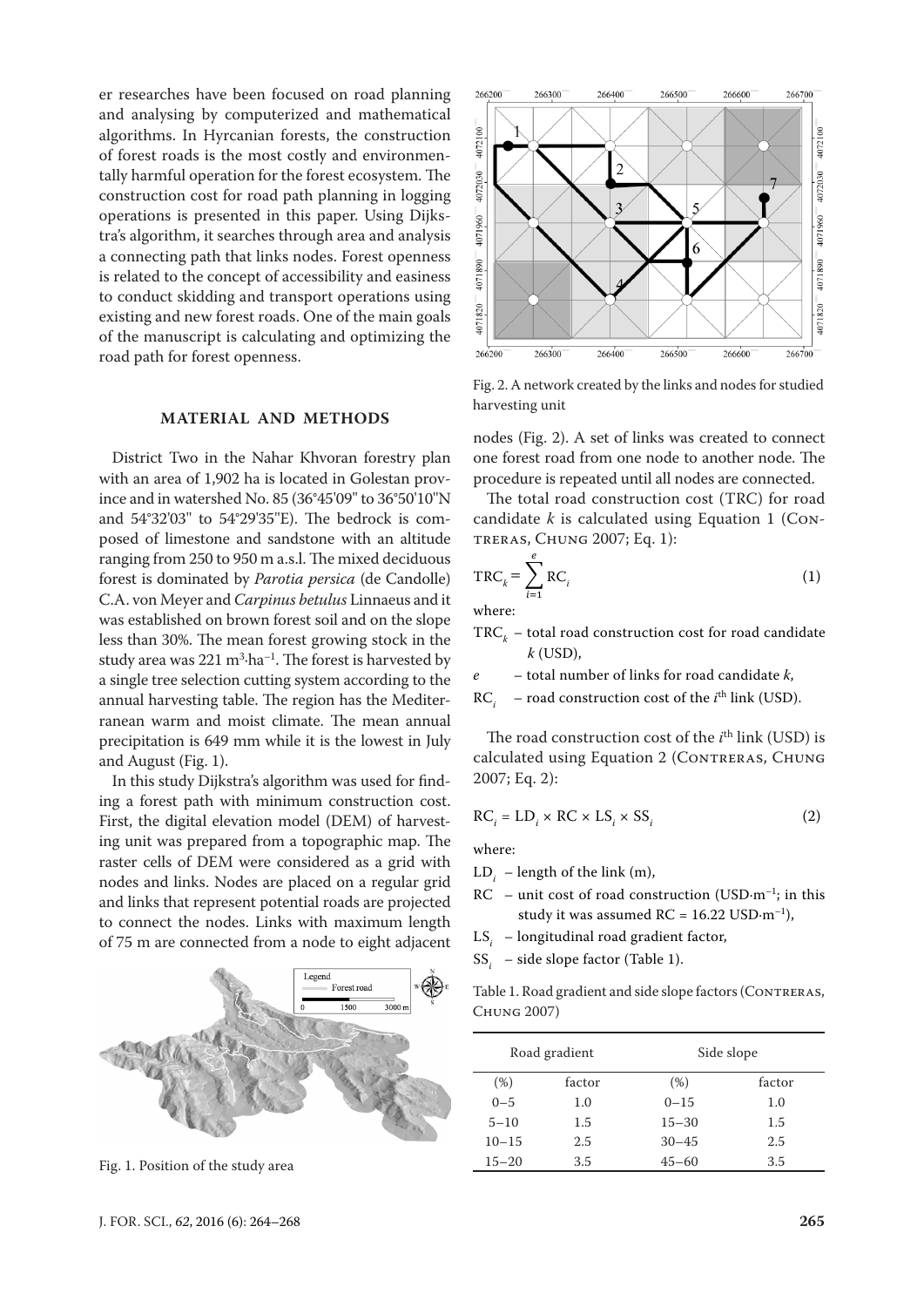Table 2. Construction cost of links and total road construction cost (TRC) attributes of the candidate roads

| Link |                                              |  |                                                               | Constr. Constr. Constr. Constr. Constr. Constr. Constr. cost (USD) Link cost (USD) Link cost (USD) Link cost (USD) Link cost (USD) Link cost (USD) Link cost (USD) Link cost (USD) Link cost (USD) Link cost (USD) Link cost ( |            | Constr.<br>cost (USD) Link                                                                                    |            | Constr.<br>cost (USD) |
|------|----------------------------------------------|--|---------------------------------------------------------------|--------------------------------------------------------------------------------------------------------------------------------------------------------------------------------------------------------------------------------|------------|---------------------------------------------------------------------------------------------------------------|------------|-----------------------|
|      |                                              |  | $RC_{1-3}$ 4,157 $RC_{1-2}$ 3,339 $RC_{1-4}$ 7,605 $RC_{1-3}$ | 4,157 RC <sub>1-2</sub>                                                                                                                                                                                                        |            | 3,339                                                                                                         | $RC_{1-4}$ | 7,605                 |
|      | $RC_{3-5}$ 2,475 $RC_{2-5}$ 2,671 $RC_{4-5}$ |  | 3,500 RC <sub>3-6</sub>                                       | 3,403                                                                                                                                                                                                                          | $RC_{2-6}$ | 3,975                                                                                                         | $RC_{4-6}$ | 3,406                 |
|      |                                              |  | $RC_{5-7}$ 3,425 $RC_{5-7}$ 3,425 $RC_{5-7}$ 3,425 $RC_{6-7}$ | 5,128                                                                                                                                                                                                                          | $RC_{6-7}$ | 5,128                                                                                                         | $RC_{6-7}$ | 5,128                 |
|      |                                              |  |                                                               |                                                                                                                                                                                                                                |            | $TRC_1$ 10,057 TRC, 9,435 TRC, 14,530 TRC <sub>4</sub> 12,688 TRC <sub>5</sub> 12,442 TRC <sub>6</sub> 16,139 |            |                       |

 $RC<sub>i</sub>$  – road construction cost of the *i*<sup>th</sup> link, Contr. – construction

The road gradient must be less than 12%. In the present study six road paths were designed in the shape of a network (Fig. 2). In a field survey, longitudinal road gradient and side slope gradient were measured using a clinometer.

#### **RESULTS**

In this study Dijkstra's algorithm was used to find the least-cost path between nodes 1 and 7. It picks the links with the minimum cost, calculates the cost of the link through it to each unvisited neighbour nodes. Six road paths were projected considering accessibility to terminal node 7 in a harvest unit. Each path was evaluated by calculating the construction cost of links that make a road. The investigation described here takes account of the varying road construction cost over different kinds of terrain slope. The road cost depends on the length of links, longitudinal gradient of links, side slope of the terrain and unit cost of link construction. Results show that in general the construction cost of each link increased by increasing the length of the link, side slope gradient and longitudinal gradient. Therefore, the construction cost of 3 and 6 candidate roads is higher than that of the other paths. These cases considered the road construction amounting to 14,530 and 16,139 USD, respectively. In addition, the construction cost of 2 candidate roads was the lowest. This case considered the road construction of 9,435 USD (Table 2).

In this study the total area of the selected harvesting units is 18 ha with the mean volume of 350  $m<sup>3</sup>$ of logs. The path gradient for routing must be less than 9% for the safe truck passage according to the maximum allowable standard value. If the gradient is higher than 9%, the link becomes unacceptable for the road construction. The mean road gradient of an optimal road was calculated as 4%. The weights of links in the network are determined according to the construction cost. The lower the cost, the greater the chance that the link will get

Table 3. Characteristics of an optimal path

| Link             | Construction cost | Length | RC          |
|------------------|-------------------|--------|-------------|
|                  | (USD)             | (m)    | $(USD·m-1)$ |
| $RC_{1-2}$       | 3,339             | 223    | 14.97       |
| $RC_{2-5}$       | 2,671             | 146    | 18.29       |
| $RC5-7$          | 3,425             | 161    | 21.27       |
| TRC <sub>2</sub> | 9,435             | 530    | 18.18       |

| $RCi$ – road construction cost of the <i>i</i> <sup>th</sup> link, TRC – total road |
|-------------------------------------------------------------------------------------|
| construction cost, $RC$ – unit cost of the road construction                        |



Fig. 3. Weighted links in Dijkstra's algorithm based on the road construction cost (in USD)



Fig. 4. Optimal path routed by Dijkstra's algorithm (road construction cost of weighted links in USD)

routed (Fig. 3). Fig. 4 presents an optimal path as the least-cost candidate road. The total length and mean construction cost of optimal path were 530 m and 18.18 USD·m<sup>-1</sup>, respectively (Table 3).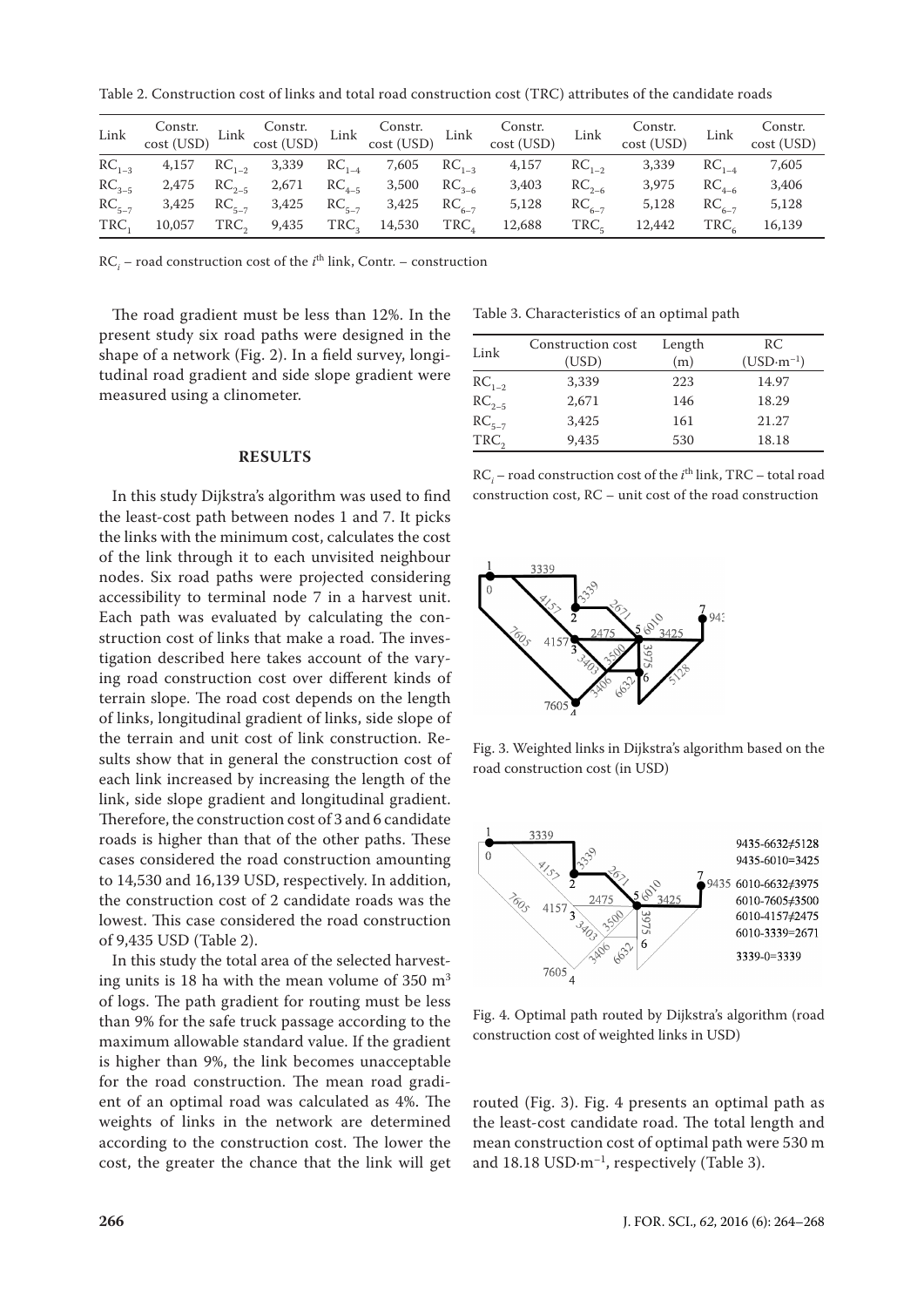### **DISCUSSION**

Forest roads are the most important foundation for sustainable forestry operations. At the same time, forest roads are the first step in providing forest protection in the shortest time and consequently they play an important role in the environmental protection. A mistake in planning a road, such as ignoring the effects of environmental and other parameters, leads not only to the waste of public investment, but also to adverse environmental impacts and increase in maintenance costs (HERALT 2002). Some researchers applied the GIS techniques to design the optimal forest road density in northern forests of Iran. They concluded that using GIS and computerized analysing cause to economize in time, costs and to minimize environmental damage. Dijkstra's algorithm is also used by many researchers in routing. This algorithm finds the route with the lowest cost between that node and every other node (DIJKSTRA 1959; KAUFMAN, Smith 1993; Möhring et al. 2006).

In the present study we used this algorithm with a set of links to find an optimal path in a harvesting unit. We found that the lower the cost, the greater the chance that the link will get routed. In Dijkstra's algorithm a tentative cost value is assigned to each node. It sets to zero for our initial node and to infinity for all other nodes. Then for the current node, all of its unvisited neighbours are considered and their tentative cost is calculated (Zhan et al. 1998). The newly calculated tentative cost is compared with the current assigned value and the lower one is assigned. When we were considering all of the neighbours of the current node, the current node is marked as visited and removed from the unvisited set. A visited node will never be checked again. If the destination node has been marked as visited, then the algorithm has finished and an optimal path is routed (Ahuja et al. 1990). In this study the total length and mean construction cost of optimal path were 530 m and 18.18 USD·m–1, respectively. The advantage of Dijkstra's algorithm is that it can consider a wide range of data including length of links, longitudinal gradient of links, side slope of the terrain and unit cost of the link construction.

### **CONCLUSIONS**

Based on Dijkstra's algorithm and the characteristics of the forest road networks, this algorithm starts at searching for the least-cost path from the source station to the destination station. Based on the analysis, we found that Dijkstra's algorithm is feasible in selecting an optimal path according to the construction cost. Dijkstra's algorithm requires the manipulation of many input parameters to find a desired path. Therefore, other parameters can be added to the algorithm in individual harvest units with their unique physiographic and vegetative conditions. Additional research needs to be done on refining the link geometry in order to accurately evaluate longitudinal gradient and vehicle speed and to improve estimates of construction quantities.

#### **References**

- Ahuja R.K., Mehlhorn K.O., James B., Robert E. (1990): Faster algorithms for the shortest path problem. Journal of Association for Computing Machinery, 37: 213–223.
- Akbarimehr M., Naghdi R. (2012): Determination of most appropriate distance between water diversions on skid trails in the mountainous forest, north of Iran. Catena, 88: 68–72.
- Cheng M.Y., Chang G.L. (2001): Automating utility route design and planning through GIS. Automation in Construction, 10: 507–516.
- Contreras M., Chung W. (2007): A computer approach to finding an optimal log landing location and analyzing influencing factors for ground-based timber harvesting. Canadian Journal of Forest Research, 37: 276–292.
- Devlin G., McDonnell K., Ward S. (2008): Timber haulage routing in Ireland: An analysis using GIS and GPS. Journal of Transport Geography, 16: 63–72.
- Dijkstra E.W. (1959): A note on two problems in connation with graphs. Numerische Mathematic, 1: 269–271.
- Heralt L. (2002): Using the ROADENG system to design an optimum forest road variant aimed at the minimization of negative impacts on the natural environment. Journal of Forest Science, 48: 361–365.
- Ilayaraja K. (2013): Road network analysis in Neyveli Township, Cuddalore District by using Quantum GIS. Indian Journal of Computer Science and Engineering, 4: 56–61.
- Kaufman D.E., Smith R.L. (1993): Fastest paths in timedependent networks for intelligent vehicle-highway systems application. Journal of Intelligent Transportation Systems, 1: 1–11.
- Kooshki M., Hayati E., Rafatnia N., Taghi Ahmadi M. (2012): Using GIS to evaluate and design skid trails for forest products. Taiwan Journal of Forest Science, 27: 117–124.
- Möhring R.H., Schilling H., Schütz B., Wagner D., Willhalm T. (2006): Partitioning graphs to speedup Dijkstra's algorithm. ACM Journal of Experimental Algorithmics, 11: 2–8.
- Rees W.G. (2004): Least-cost paths in mountainous terrain. Computers & Geosciences, 30: 203–209.